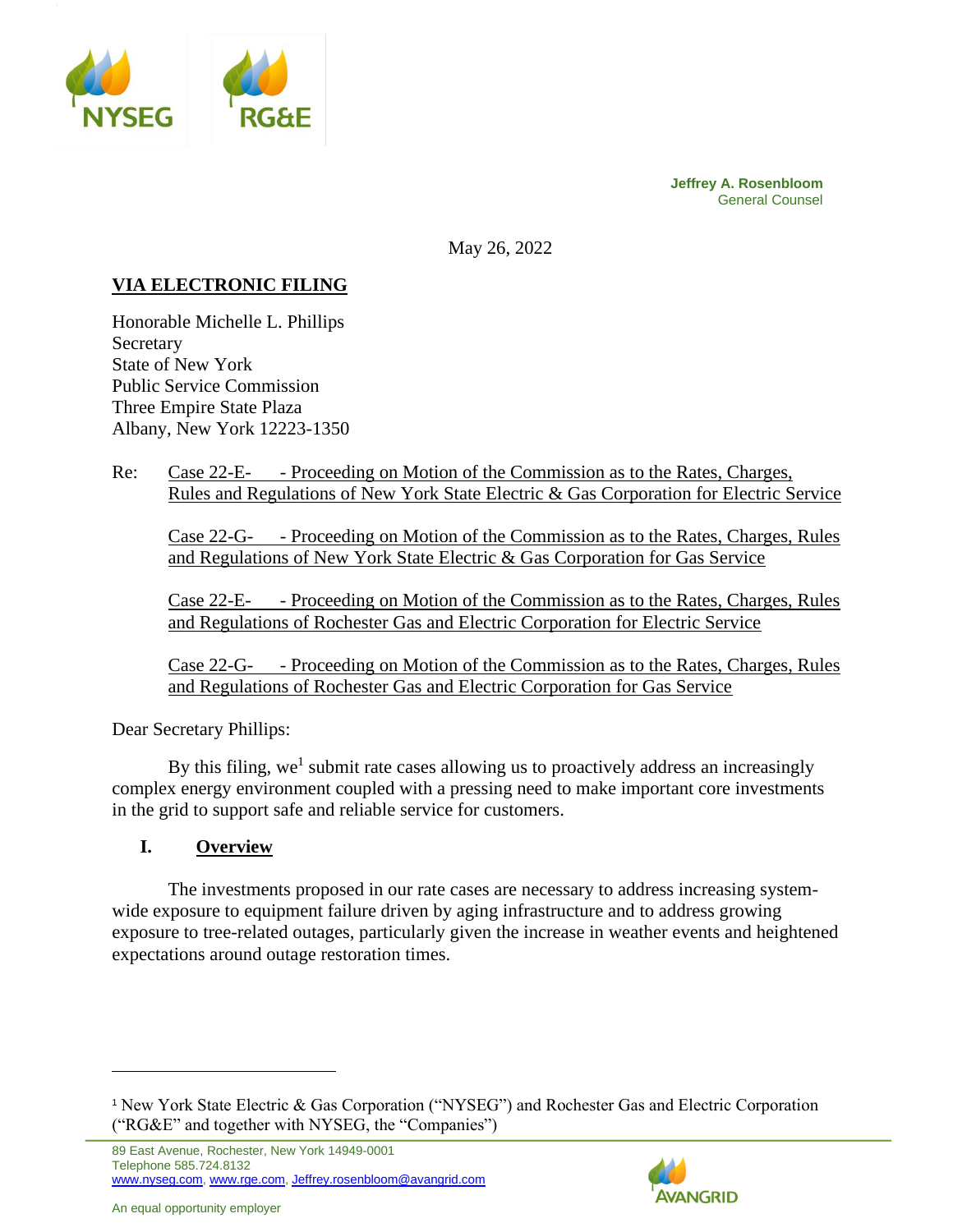They also allow us to continue to evolve from a traditional one-way power delivery model to a more complex two-way power flow version incorporating multiple distributed energy resources ("DERs") while meeting increasing customer expectations and important public policy objectives, including the Climate Leadership and Community Protection Act ("CLCPA").

We have identified the resources and investments necessary to carry out these important objectives in a cost-effective manner for our customers, while confronting the realities of residual rate impacts from our last rate cases, the impacts of the Covid Pandemic and current macro-economic conditions, including inflation at levels not seen in decades.

To develop these rate cases, we analyzed what needs to be done to improve our service to customers and to meet the State of New York's clean energy objectives. We then balanced those needs against customer affordability. For example, in some cases, the Companies identified capital investments that while necessary, could be temporarily delayed or deferred. In addition, we voluntarily utilized other moderators, such as the use of excess depreciation reserve to mitigate the rate increase impact to our customers.

The result is proposed rates reflective of what is needed to meet the challenges to our networks and systems today and to reliably and safely provide service to customers during the transition to New York's clean energy future. We are committed to all CLCPA goals, including the efficiency targets set forth in the Commission's New Efficiency: New York proceeding, and the commitments we previously made at the conclusion of the 2019 Rate Cases. In this case, we seek approval of the resources and investments necessary to carry out these important objectives in a cost-effective manner for our customers.

While we filed traditional one-year rate cases, the Companies strongly support a settlement process to achieve a multi-year settlement. Multi-year settlements often benefit customers and the Companies by providing enhanced rate predictability and opportunities to shape or levelize rates over time, while spreading rate case expenses over a longer period.

#### **II. Context: Residual Rate Pressure from the Last Rate Cases And Historic Inflation**

In addition to reliability, customer service, storm response, and CLCPA-driven business needs, there is also significant residual rate pressure deferred from the Companies' last rate cases. The Companies and parties to the 2019 Rate Cases, in response to the Covid Pandemic and its impacts on our customers, incorporated substantial rate mitigation into the final Joint Proposal presented to the Commission. In its approval order, the Commission further modified the Joint Proposal to include the addition of new customer assistance programs and various approaches to further mitigate rates.

The Companies, the Commission, and the parties did the right thing at that time. We needed to assist customers by minimizing bill impacts during the height of the Covid Pandemic. At the same time, implementation of the rate moderation and mitigation changes that helped customers during the term of the current rate plan, now result in significant upward pressure on the revenue requirement and proposed delivery rates in these cases for costs that cannot be avoided.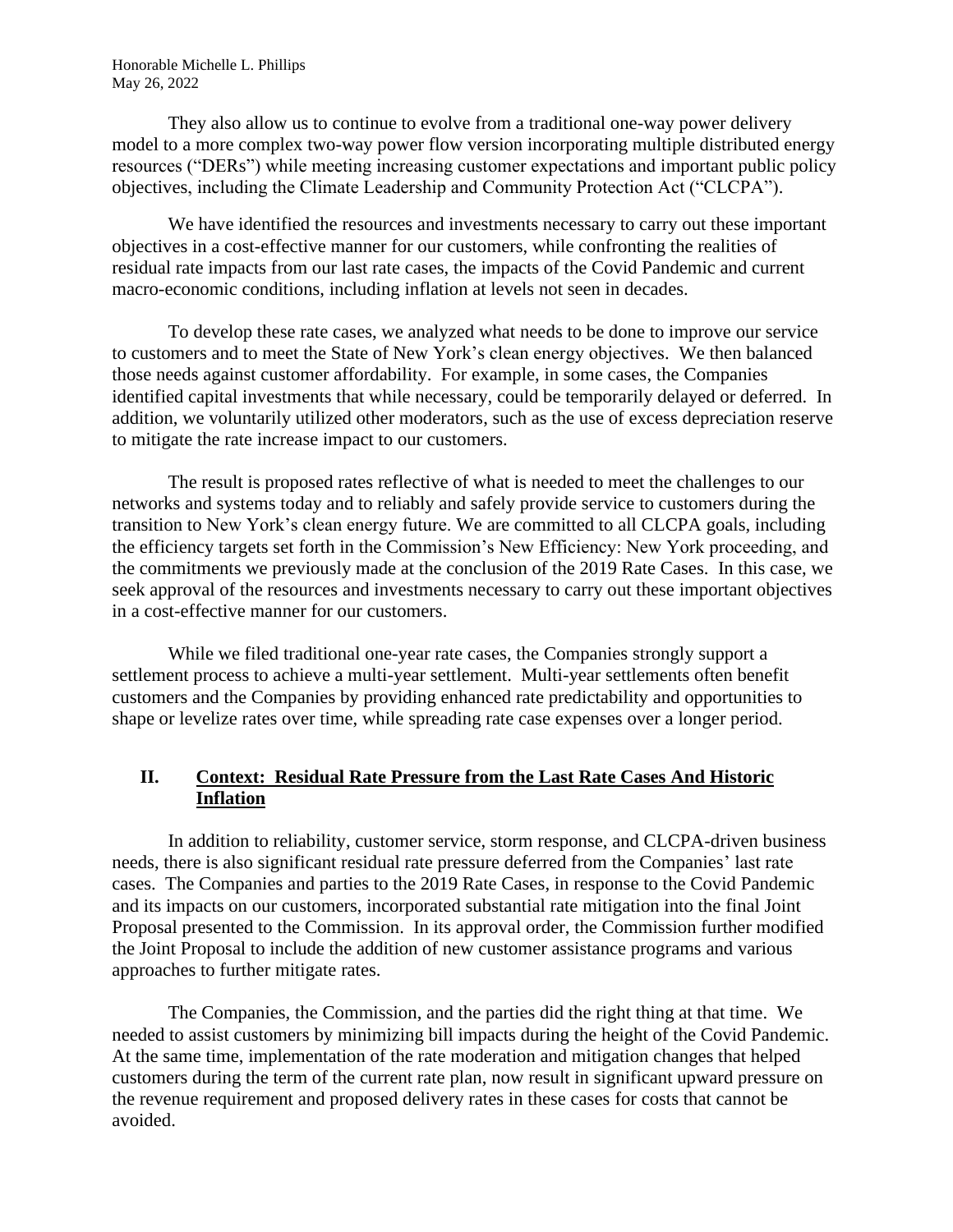We are also experiencing macro-economic pressures including higher rates of inflation, higher interest rates, and restrictions in supply that have substantially increased costs beyond the Companies' control for essential business items like labor, benefits, materials and contractor costs. In addition, due to the CLCPA-driven commitments set forth in the Companies' 2019 Rate Cases, as well as the impact of Covid on small commercial customers, we are anticipating a reduction in gas unit sales, which increases rates for our gas customers as there are fewer unit sales over which to spread the costs of doing business.

# **III. Companies' Approach to Developing the Rate Filings**

To develop our rate filings, we analyzed all that needs to get accomplished in the next few years for our customers and the State of New York, considering what it would take from an investment and people standpoint while keeping in mind overall rate impacts. To help prioritize, we grouped our identified costs into five categories:

| Category                                                     | <b>Description of Costs</b>                                                                                                                                                                                     | % of Delivery Rate Increase<br>(averaged across Companies<br>and customer classes) |
|--------------------------------------------------------------|-----------------------------------------------------------------------------------------------------------------------------------------------------------------------------------------------------------------|------------------------------------------------------------------------------------|
| <b>Residual Rate</b><br>Pressure from<br>2019 Cases          | Expiring tax credits, full amortization of<br>other regulatory liabilities, ending of<br>shaping/levelization, and plant investment<br>necessary for reliability reasons but not<br>included in 2019 rate plans | $~10\%$                                                                            |
| Costs Necessary to<br><b>Support Core</b><br><b>Business</b> | Property tax increases, impacts of<br>inflation on labor, outside contractors, and<br>baseline needed investments                                                                                               | $~18\%$                                                                            |
| <b>State Policy Costs</b>                                    | Increase in energy efficiency spend, EVs,<br>battery storage and other CLCPA-related<br>offerings, and shortened depreciable lives<br>for gas assets                                                            | $~23\%$                                                                            |
| Reliability &<br>Resiliency                                  | 5-year trim cycle, reliability capital<br>investments, and cyber security                                                                                                                                       | $~14\%$                                                                            |
| Other                                                        | ROE and Equity Ratio increases to reflect<br>market conditions, tracking adjustments,<br>new amortizations                                                                                                      | $~1.5\%$                                                                           |

We balanced the identified costs against customer affordability. In some cases, we put off capital investments that, while necessary, could be temporarily deferred or delayed. As detailed by the Electric and Common Capital panel, the Five Year Plan filed by the Companies in April of this year identified a total NYSEG plus RG&E Electric, Gas, and Common capital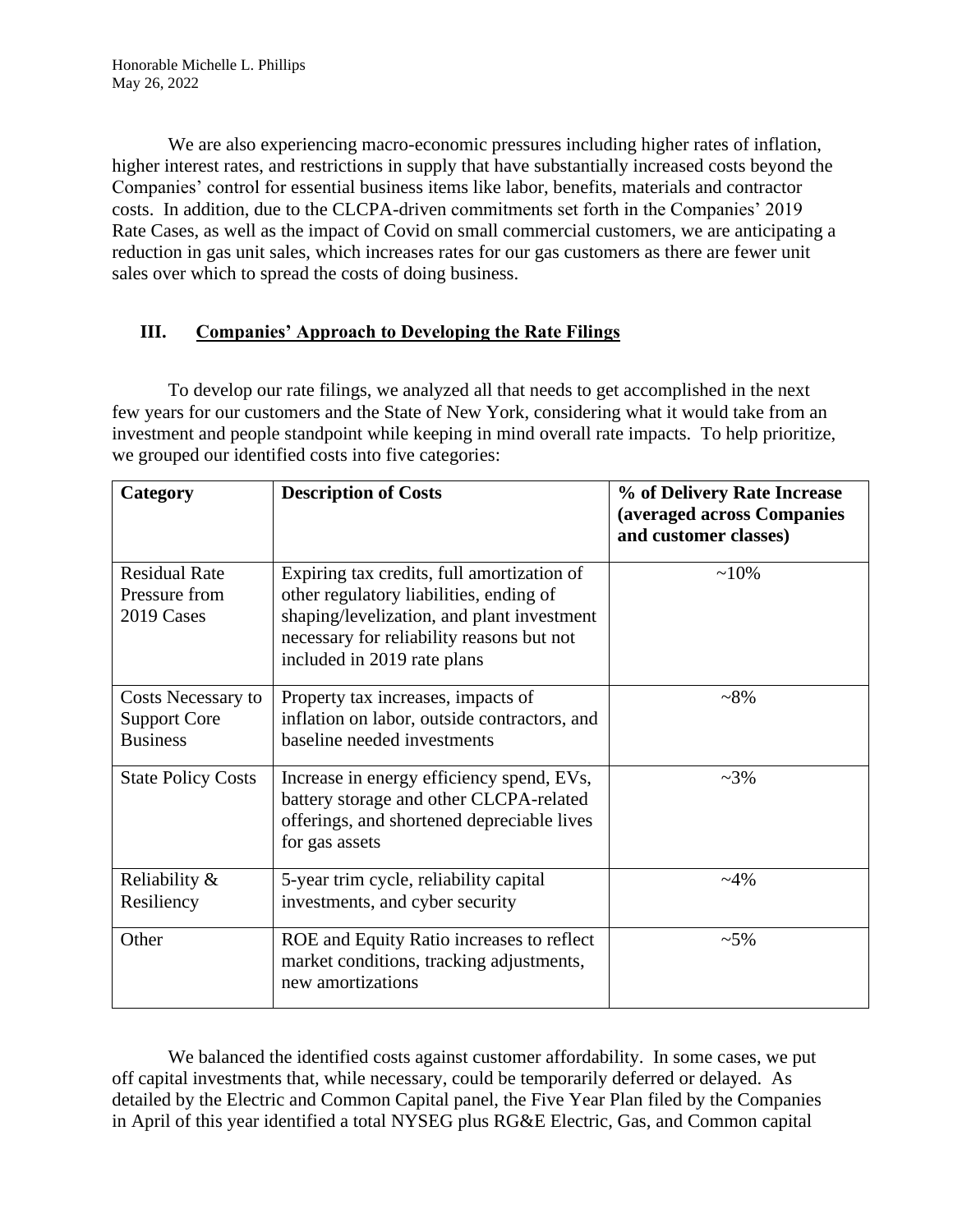spend of \$12.2 billion which reflected the overall needs of the Companies' business areas to address existing and known needs across our systems, including transmission needs in support of CLCPA. These investments are considered to be critical for the Companies to continue to provide safe, secure, reliable, and resilient service to customers and help New York State reach its environmental and clean energy goals. However, recognizing the impact that this level of capital spend would have on customer rates, the Companies are proposing as part of these rate filings a reduced five-year capital spend of \$9.8 billion. We also found ways to defer certain activities and their related labor needs to mitigate cost impacts to customers and have voluntarily employed various rate moderators that were still available to help blunt the rate increase impact to our customers.

For example, the Companies' rate filings reduce the Companies' calculated inflation adjustment by two percent while proposing a symmetrical inflation reconciliation mechanism. In addition, the current rate filings utilize a portion of available Excess Depreciation Reserve in NYSEG Electric, RG&E Electric and RG&E Gas to moderate rates. Each of these had a significant downward impact on the Companies' revenue requirement and rates. They also have a deleterious impact on cash flows and corresponding credit metrics for the Companies. We closely monitor these metrics as negative impacts to them will result in an increase to customers in debt costs. Our rate cases include our attempt to balance the need for cash recovery, to support healthy credit metrics, with the impact on rates, recognizing the challenging economic atmosphere that currently exists.

The chart below depicts the rate drivers just described:

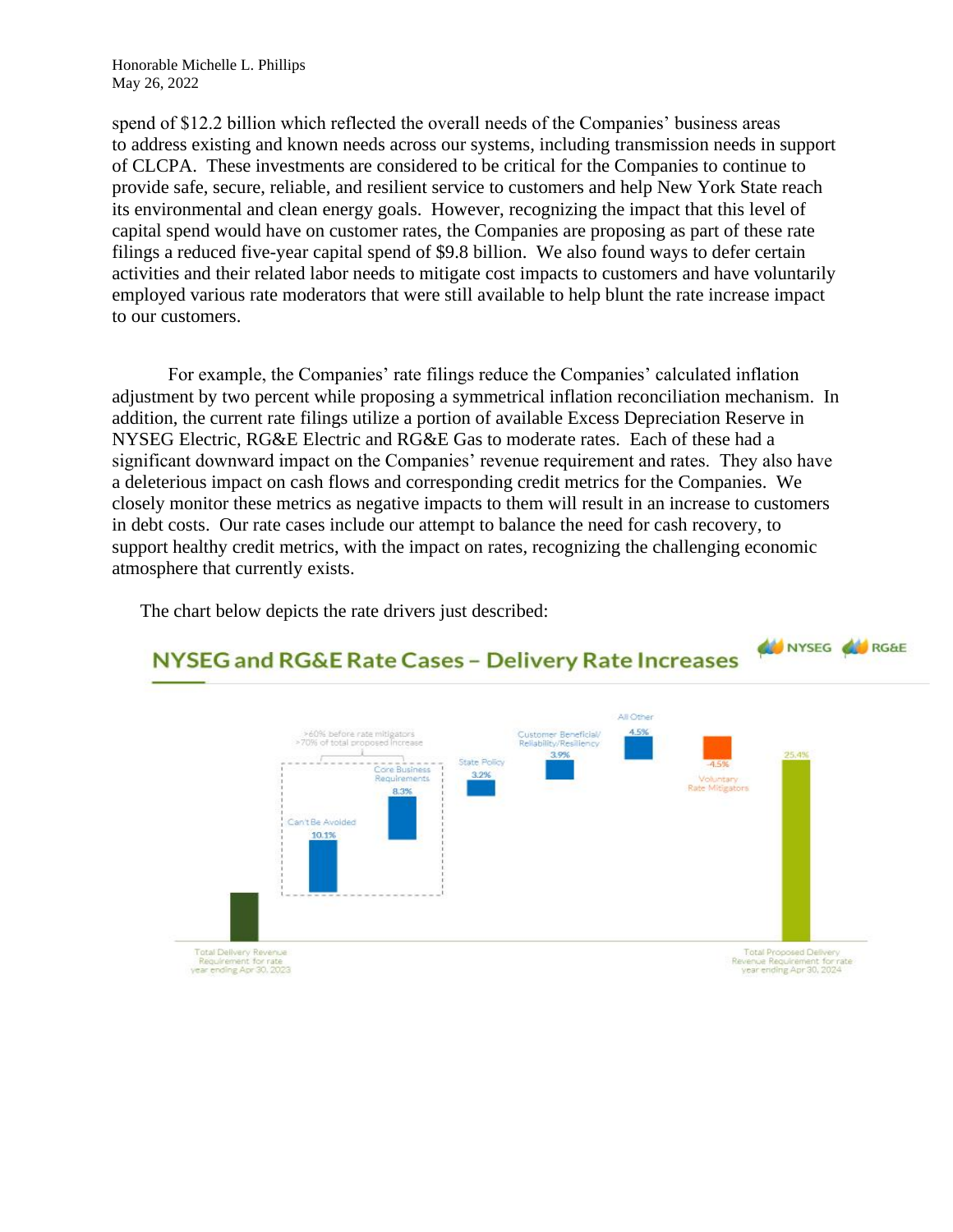#### **IV. Overview of the Companies' Rate Case Filings**

The Companies' rate filings are based on test year 2021 financial results adjusted to the rate year May 1, 2023 – April 30, 2024 ("Rate Year"). Since the Companies are submitting these rate case filings on May 26, 2022, the effective date of new rates, assuming an approximately 11 month suspension period, will be May 1, 2023.

Our filings demonstrate the need and provide support for delivery rate increases for each business. Table 1 below provides a summary of the proposed delivery rate increases, delivery revenue percentages and total revenue percentages for all four businesses.<sup>2</sup>

| <b>Company</b>        | <b>Requested</b><br>Increase /<br>(Decrease) \$000 | <b>Delivery</b><br>Percentage | <b>Overall Percentage</b> |
|-----------------------|----------------------------------------------------|-------------------------------|---------------------------|
|                       |                                                    |                               |                           |
| <b>NYSEG</b> Electric | 273,906<br><sup>S</sup>                            | 31.2%                         | 16.8%                     |
| RG&E Electric         | 93,795                                             | 19.0%                         | 11.3%                     |
| NYSEG Gas             | 43,353                                             | 20.7%                         | 9.8%                      |
| RG&E Gas              | 37,663                                             | 20.9%                         | 9.7%                      |

Table 1: Rate Increase Amounts and Revenue Percentages

Table 2 below illustrates the monthly average residential customer bill increases being proposed in these rate case filings. The average residential customer bill increase percentages differ from the revenue increase percentages because of revenue allocation that is guided by cost of service studies and the Companies' proposed rate design.

| <b>Business</b>          | <b>Monthly</b><br><b>Average Bill</b><br><b>Increase</b> | <b>Total Bill Percentage</b> |
|--------------------------|----------------------------------------------------------|------------------------------|
|                          |                                                          |                              |
| <b>NYSEG Electric</b>    | \$18.31                                                  | 22.2%                        |
| NYSEG Gas                | \$14.94                                                  | 15.6%                        |
| <b>RG&amp;E</b> Electric | \$12.95                                                  | 15.0%                        |
| <b>RG&amp;E Gas</b>      | \$9.62                                                   | 12.8%                        |

Table 2: Monthly Average Residential Customer Bill Increases<sup>3</sup>

<sup>&</sup>lt;sup>2</sup> Total revenue reflects the inclusion of Supply Revenue provided by each business and Energy Service Companies ("ESCOs"). The ESCO supply revenue is based on the 2021 average costs of supply provided by each business times the energy units served by ESCOs.

<sup>3</sup> Average electric residential customer bill impacts are based on 600 kwh per month. Average gas residential customer bill impacts are based on 83 therms per month.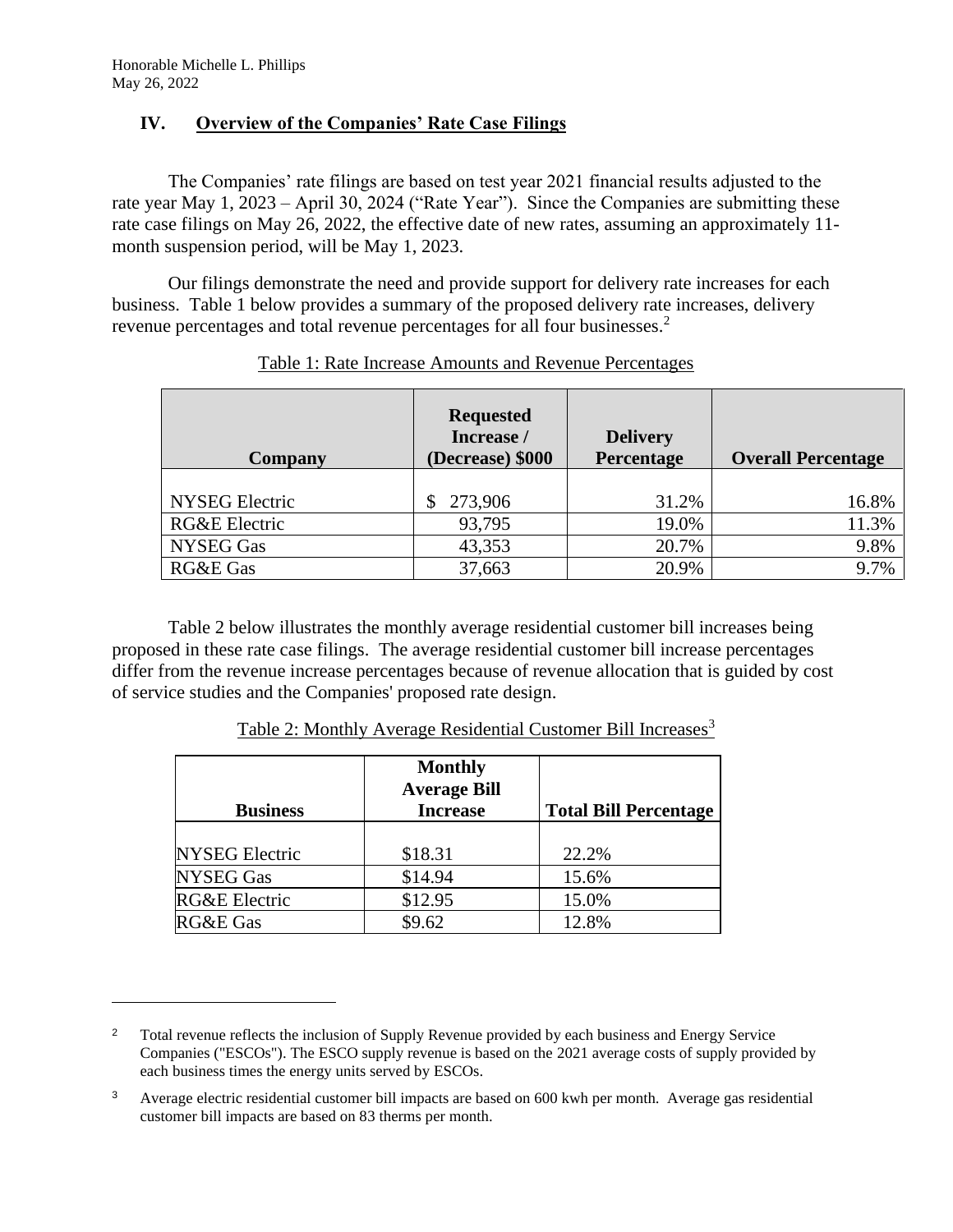# **V. Key Elements of the Rate Case Filings**

Notable key elements include:

### 1. Customer Experience

- offering mobile-friendly payment pages, digital options for completing transactions, and access to Webchat for communication with contact center representatives;
- offering Energy Manager to help customers reduce energy usage to support New York in achieving its energy efficiency goals;
- enhancing our ability to support billing options tied to community distributed generation necessary to hit the CLCPA target of 70% renewable generation by 2030;
- converting the existing MV90 system to use AMI functionality (thereby leveraging all AMI benefits for customers);
- offering payment notifications for payment-challenged customers to proactively avoid disconnections for non-payment;
- offering 24x7 internal resource support for customer emergencies to improve customer experience; and
- increasing enrollment in outage notifications.

# 2. Emergency Response

- entering into a retainer agreement with a vendor to provide storage and set up of "base camp" facilities in or near the Companies' service territory and in proximity to the location of an emergency event to proactively address scarcity of lodging resources during storm events;
- implementing a municipal portal that would provide immediate situational awareness to municipal partners during emergency events in the areas of interruption, critical facility, and other key data points that would complement the current, personal outreach conducted by the Companies' Government and Community Relations personnel and public liaisons;
- entering into a right-of-first refusal retainer agreement with a storm line contractor that would provide line resources during emergency events to proactively ensure adequate staffing during storm events; and
- developing an automated system designed to track and enhance the Companies' ability to contact life support equipment ("LSE") customers within required timeframes during emergency events.

# Climate Action and Innovation

- Beneficial Transportation Electrification Programs to support New York's goal of over 850,000 electric vehicles ("EVs") in the State by 2025, including:
	- 2,000 additional charge ports for medium and heavy duty EVs, including school and transit buses;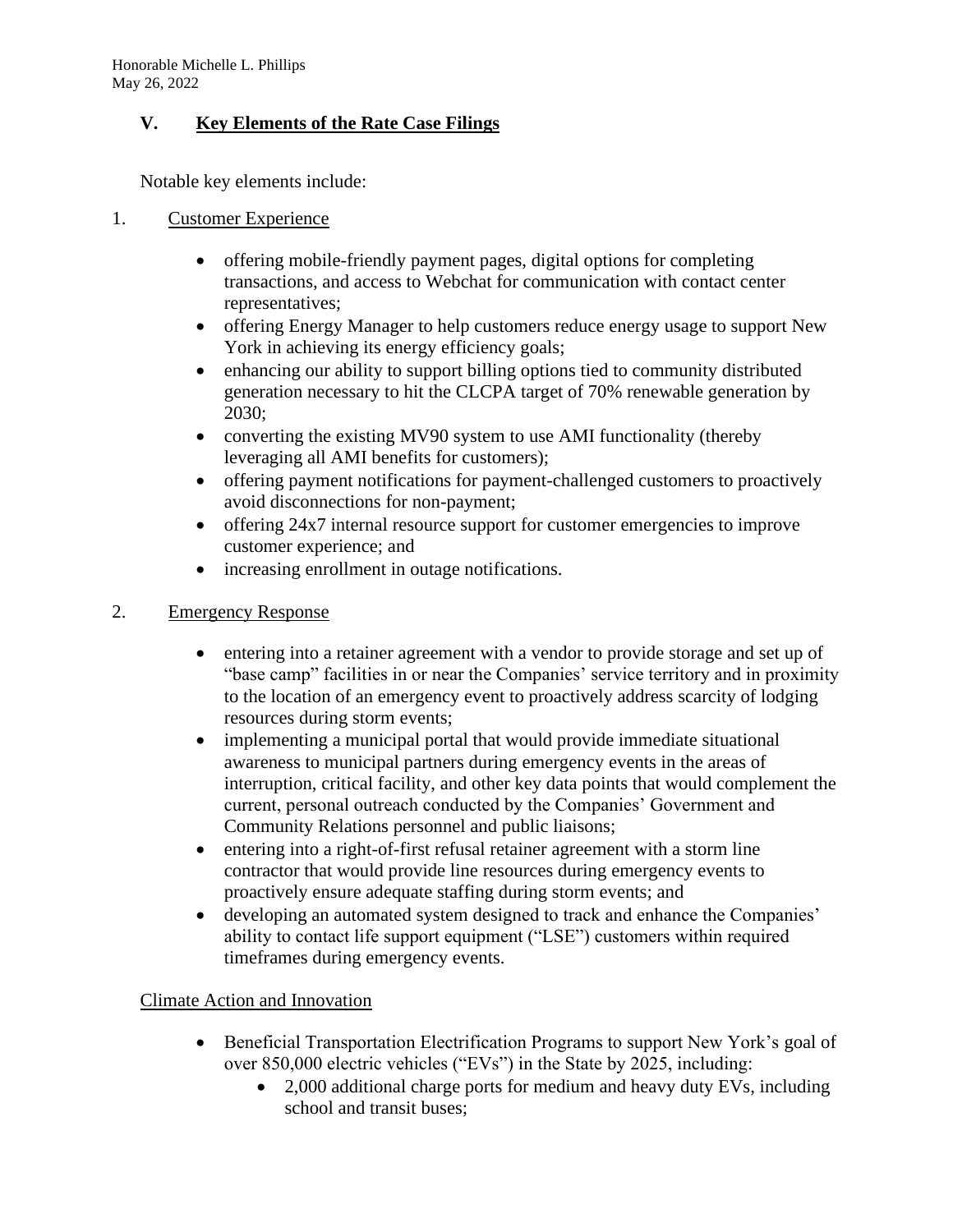- 100 new chargers in disadvantaged communities (with the goal of driving down the cost of charging to costs comparable to in-home charging); and
- a new fast charging hub that will bank as many as 80 fast chargers in a strategic location;
- an Electric Heat Make-Ready Program to assist customers with electrical upgrades necessary to electrify heating sufficient to increase the number of homes heating with electricity in the Companies' service territories by 300% and to support Governor Hochul's stated target of two million electric heat-ready homes in the State by 2030;
- a Low-Income Clean Generation Program to ensure that disadvantaged communities receive the benefits of distributed generation investment through electric bill credits and increasing the amount of installed solar capacity in the Companies' service territory by eight percent;
- continued progress on two existing energy storage projects and a proposal for three new projects (consisting of 29 MWs of new storage capacity and resulting in a 47% increase to installed energy storage capacity in the Companies' service territories) that will serve customers by addressing multiple distribution system needs via direct integration into the Companies' operations and processes; and
- Innovative Collaborations, Partnerships, and Pilot Projects including a geothermal district energy pilot project to support the City of Ithaca's electrification efforts and a Hydrogen Blending Pilot in the RG&E service territory.

### Operations and Reliability

- replacement of aging infrastructure in poor condition as the network matures to address increasing system wide exposure to equipment failures;
- addition of incremental full-time equivalents ("FTEs") to strengthen operational integrity and to support the growing construction, maintenance, and compliance programs impacting electric and gas operations and reliability for customers; and updating NYSEG's SAIFI targets to ensure they appropriately reflect current conditions and the efforts being made to mitigate the Company's unique and acute tree exposure.

#### Vegetation Management

- expanding NYSEG Electric's distribution system Reclamation Program from \$17.2 million per year to an annual five-year average of \$24.2 million per year, which would allow NYSEG to reclaim its entire system within five years (bringing NYSEG in line with all other major New York electric utilities, including RG&E);
- maintaining RG&E's current, successful five-year full-cycle distribution vegetation management program via inflationary adjustments;
- continuing the Companies' Danger Tree Removal Programs (with an inflationary adjustment) due to the demonstrable improvements in SAIFI for circuits included in the programs; and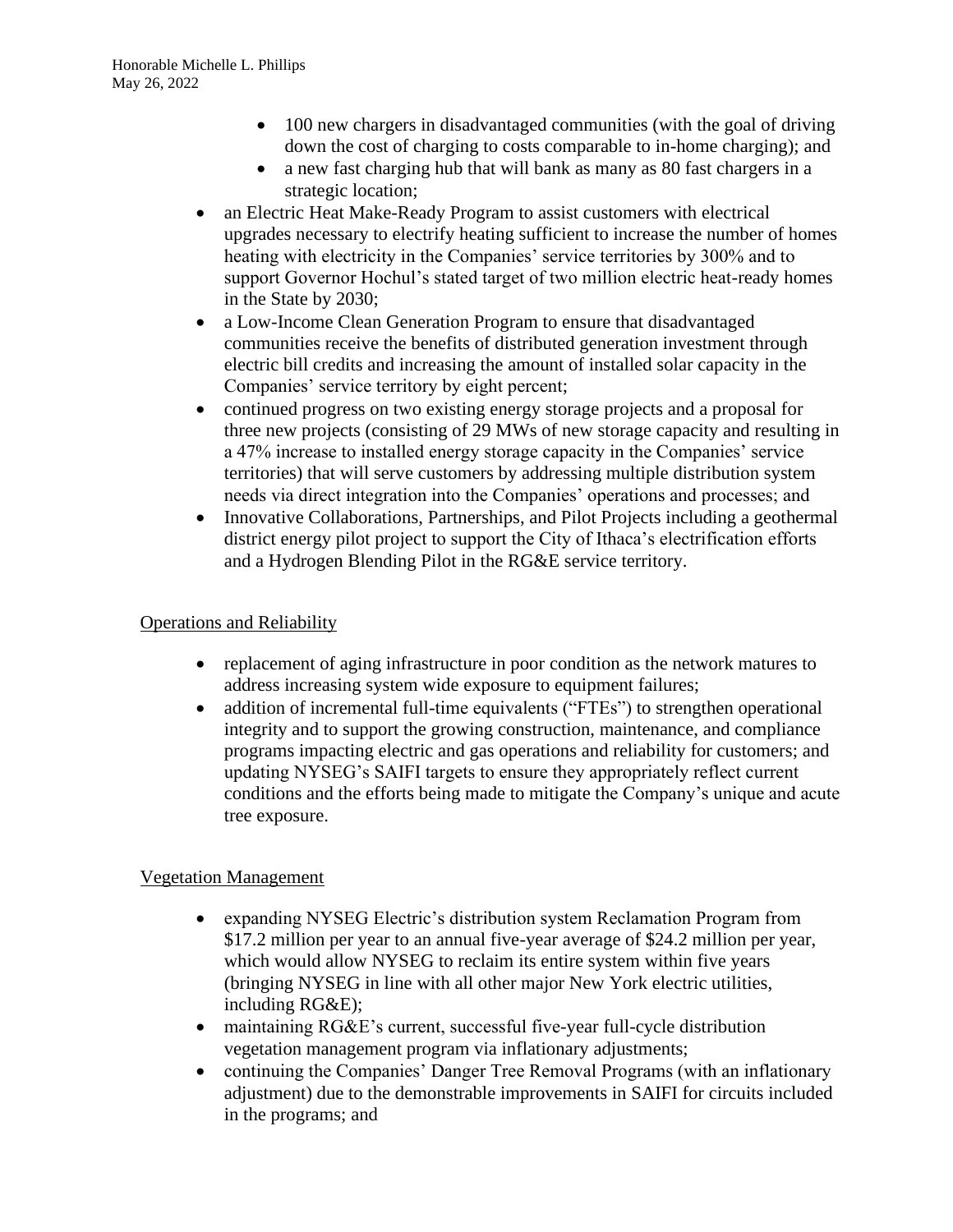• investing an incremental three million dollars at NYSEG for transmission corridor widening and danger tree purposes, and an additional one million dollars at RG&E for transmission danger tree purposes, focusing strategically on those transmission sections that have experienced the highest SAIFI impact historically.

# Gas Operations

- continuing all gas business commitments agreed to as part of the 2019 Rate Cases;
- continuing our best in class leak prone pipe replacement programs;
- in order to support our existing gas customers with safe and reliable service, maintaining the Companies' Incremental Maintenance Programs (including public awareness, bridge corrosion control inspection and maintenance, conversion of paper records to an electronic format, installation of residential methane detectors, and the creation of a quality assurance/quality control for excavations and field support);
- moving programs from the Incremental Maintenance Program into Reconcilable Gas Programs, including initiatives related to fire department outreach, damage prevention, leak surveys, and outside and inside residential meter inspections;
- continuing gas vegetation management programs;
- continuing Integrity Management Programs to address Pipeline and Hazardous Materials Safety Administration ("PHMSA") Gas "Mega-Rule" requirements, as well as enhancements related to software, the robotic in line inspection program, the pipeline rehabilitation program, the pipeline safety management system, and a meter relocation pilot program; and
- increasing research and development ("R&D") program spending to reflect forecasted New York State Energy Research and Development Authority ("NYSERDA") surcharge expenditures.

# **VI. Proposed Rate Plan Term**

These rate filings reflect one-year rate cases for NYSEG and RG&E electric and gas service. The Companies believe that multi-year settlements can be in the public interest by allowing effective long-range planning, while spreading rate case expense over a longer period. The Companies are interested in engaging in settlement discussions and will be providing additional multi-year data to support the settlement process.

# **VII. Information Accompanying This Rate Filing**

The Companies are contemporaneously transmitting revised Tariff Leaves electronically to the Commission. The Tariff Leaves have an issue date of May 26, 2022 and an effective date of June 24, 2022. The Companies expect that the Commission will suspend the effective dates of the proposed Tariff changes such that the proposed rates and other charges will become effective on May 1, 2023.